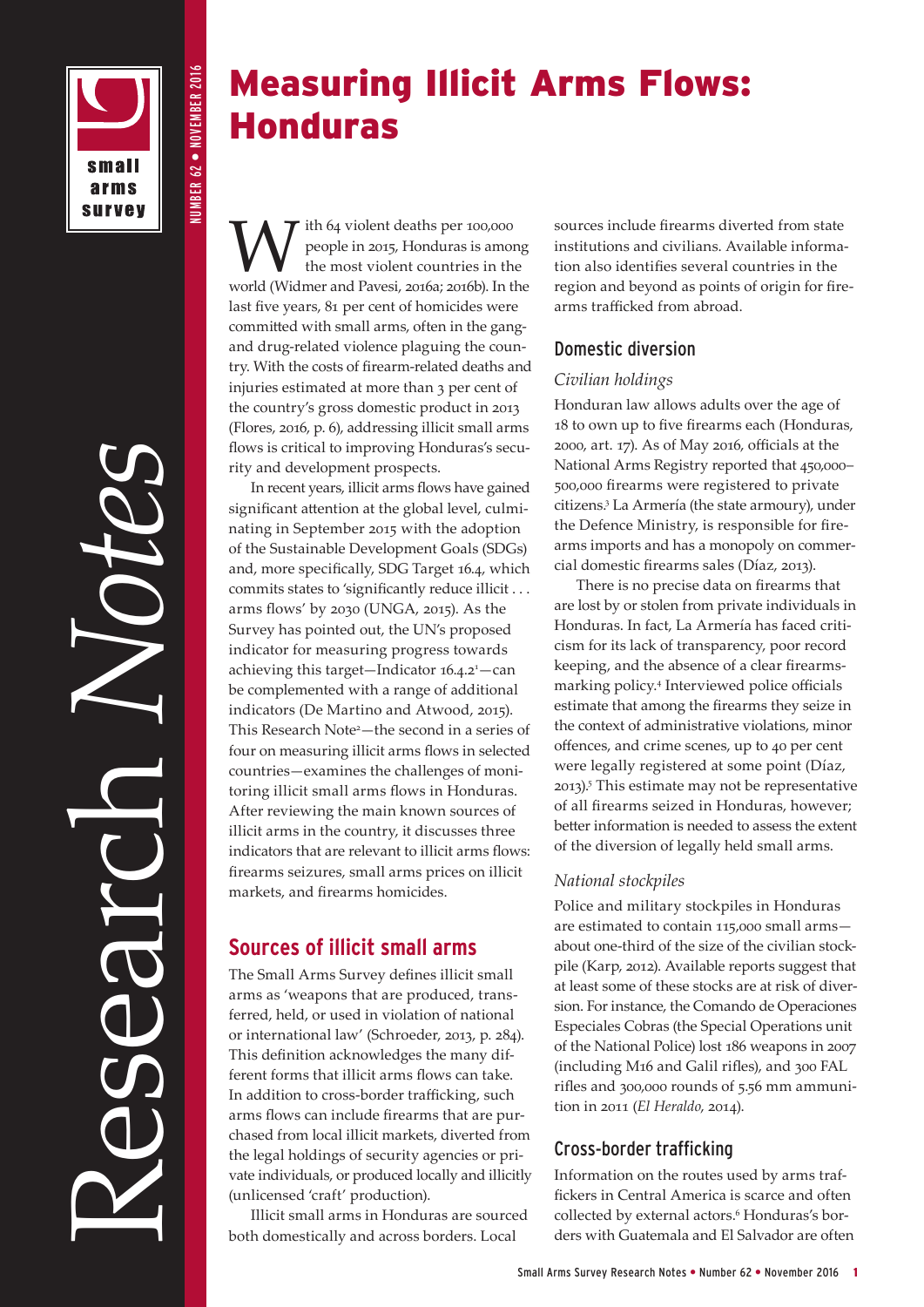considered to be strategic entry points for illicit arms and other commodities.7 Tracing requests made by the Dirección Policial de Investigaciones (Directory of Police Investigations) through INTERPOL's iARMS system revealed cases of firearms that were lost and stolen in a diverse range of countries including Brazil, Guatemala, the Russian Federation, and the United States—being subsequently smuggled into Honduras.8

Available information points to a steady 'ant trade' ('*tráfico hormiga*') in illicit firearms across Honduras's borders. Small quantities of weapons are smuggled into or through the country in cars, traffickers' bags and belongings, or containers, where they are hidden among normal household items (Schroeder, 2016, p. 9).9 The weapons are often disassembled and the parts smuggled to make it harder for border police to detect them. Firearms and their parts are also frequently shipped by mail from abroad.<sup>10</sup>

# **Measuring illicit arms flows**

This section discusses the relevance and limitations of data sources used to monitor illicit arms flows in Honduras. It examines three indicators in particu-

**Pistols Revolvers Rifles Improvised firearms Shotguns Grenades** 

lar: firearms seizure data, small arms prices on illicit markets, and firearms homicide statistics.

### Firearms seizures

Seizure data is a key source of the information needed to understand illicit arms flows. For it to help determine new trends and identify patterns, however, the information needs to be disaggregated by weapon type, model, and the circumstances of the seizure (De Martino and Atwood, 2015, p. 2).

In the case of Honduras, seizure data obtained from the National Police includes the type, calibre, make, and serial number of the weapon, as well as the date of seizure. This makes the identification of general trends possible. Figure 1 reveals that pistols and revolvers represent more than threequarters of all firearms seized by the National Police between 2006 and 2012, contradicting the popular image of gangs using military rifles.

Yet this data is difficult to access, lacks precision, and is not comprehensive. National Police statistics refer to firearms seized because of administrative violations, minor offences, and at crime scenes; it is not possible to identify the reason for a specific seizure. Furthermore, other state institutions

that conduct firearms seizures did not provide data, and there is no single, integrated reporting system for all firearm seizures in the country.

It is important to note that the number of seizures per year does not necessarily reflect changes in illicit arms flows. The increasing number of arms seized by the National Police between 2007 and 2012 (Figure 1) may instead be the result of increases in the number of law enforcement personnel or the availability of resources, or changes in enforcement policy. Variations in the proportion of the various types of weapons seized over this period are more instructive, however. As Figure 1 illustrates, the National Police only started seizing greater numbers of shotguns and grenades from 2010; this could suggest new flows in this type of materiel that warrant further investigation.

It was not possible to obtain comprehensive information related to the proposed SDG Indicator 16.4.2—the proportion of seized firearms that are recorded and traced—for this Research Note. Interviewed officials spoke of the general results of tracing requests, but could not provide comprehensive and detailed data. The US Bureau for Alcohol, Tobacco, and Firearms (ATF), which receives requests for the tracing of US-origin firearms, nevertheless reveals that the Honduran National Police submitted 1,645 tracing requests to ATF in 2014 and 2015. ATF confirmed that 44 per cent of these firearms came from the United States (ATF, 2015; 2016). While this data provides some indication of the scale of firearms trafficking from the United States, data on both tracing requests submitted to other countries and firearms seized in Honduras is required to effectively monitor Indicator 16.4.2.

# Prices of firearms on illicit markets

The price of firearms and ammunition sold illicitly, combined with a careful analysis of local demand factors, can shed light on the evolution of illicit firearms markets (Florquin, 2013). Illicit handguns appear to be particularly cheap to acquire in Honduras. In 2013, depending on the model, 9 mm pistols were priced between USD 45 and 350 on

### Figure 1 Small arms and light weapons seized by the Honduran National Police, 2006–08, 2010–12\*

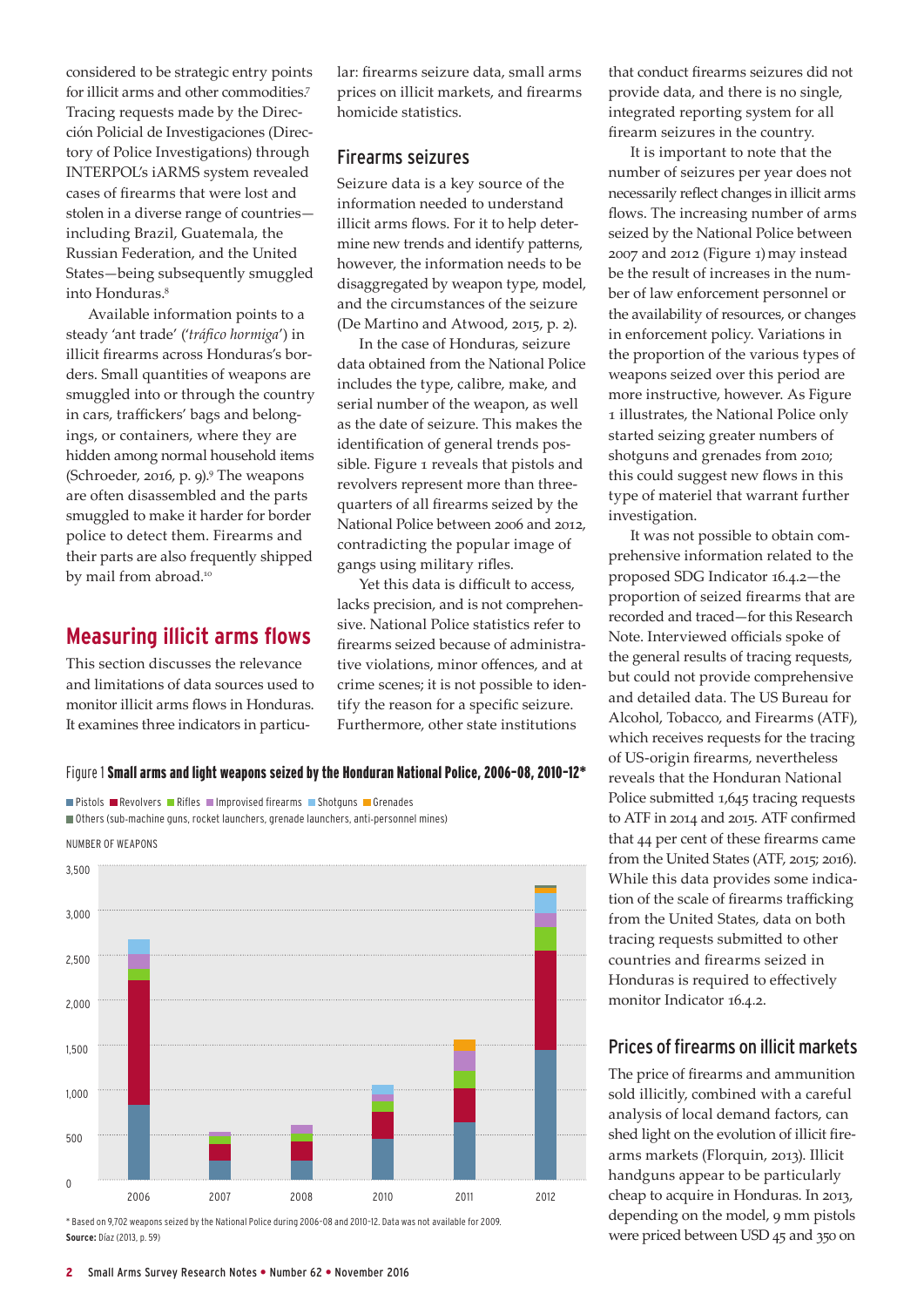#### Figure 2 Homicides, firearms homicides, and proportion of homicides committed with a firearm, 2005–15

8,000 7,000 6,000 5,000 4,000 3,000 2,000 1,000  $\Omega$ 86 84 82 80 78 76 74 72 70 2005 2006 2007 2008 2009 2010 2011 2012 2013 2014 2015 **Source:** Small Arms Survey (n.d.) NUMBER OF DEATHS PROPORTION OF FIREARMS HOMICIDES (%)

 $\blacksquare$  Homicides  $\blacksquare$  Firearms homicides  $\blacksquare$  Proportion of firearms homicides (%)

the illicit market, while priced between USD 900 and 2,000 at La Armería (Díaz, 2013, p. 50). $11$  More recently, a Glock pistol reportedly cost as little as USD 200–400 on the illicit market, and an AK-pattern rifle USD 200 (Nuñez, 2014; Rivera, 2016). Given the high levels of armed violence in the country, demand for illicit firearms is presumably high in Honduras. These low prices suggest that illicit firearms are easily accessible.

Time-series data on prices in Honduras has the potential to reveal trends in the accessibility of illicit firearms and ammunition. To be meaningful, the data would need to be collected regularly with sufficient detail on the weapons and ammunition being sold, including the make, model, and the circumstances of the sales.

### Firearms-related homicides

The ultimate measure of the impact of policies to address illicit arms flows lies in a significant reduction in related violence (Alvazzi del Frate and De Martino, 2016). In Honduras, both homicide and firearms homicide rates peaked in 2011, but have declined steadily since then. The proportion of homicides committed with firearms also dropped, from 84 per cent in 2011 to 74 per cent in 2015 (see Figure 2). $12$ 

While these downward trends are important, their causes are difficult to determine. The firearms homicide data does not indicate whether the weapons used were sourced legally or illicitly. Without this information, it is not possible to attribute the decrease in armed violence to a reduction in illicit arms flows.

Moreover, a broad array of interventions potentially contributed to the decreasing homicide rates. They include increased efforts to arrest and extradite organized-crime leaders, the deployment of additional security forces, and the establishment of municipal violence observatories and 'safer municipalities' programmes.13 Rigorous impact evaluations of the relevant interventions would help to establish the reasons for the reduction of armed violence in Honduras.

# **Conclusion**

This Research Note has illustrated the challenges of monitoring illicit small arms flows in Honduras, focusing on three possible indicators: firearms seizure data, prices of illicitly sold firearms, and firearms homicide statistics. In all three cases, data is scarce and partial in scope. This underscores the

need to put in place systematic data collection mechanisms that meaningfully monitor illicit arms flows. Given the significant decrease in violent deaths observed in Honduras since 2011, the resources needed for such an effort would be well invested. An evidence-based approach to armed violence monitoring would generate important information on the effectiveness of efforts to reduce illicit arms flows and levels of armed violence benefitting not only Honduras, but other countries as well.

# **Notes**

- 1 'Proportion of seized small arms and light weapons that are recorded and traced, in accordance with international standards and legal instruments' (UN Statistical Commission, 2016a, para. (d); IAEG-SDGs, 2016, p. 58). However, in September 2016 this indicator was included in a short list for possible refinements (UN Statistical Commission, 2016b, p. 6).
- 2 The Research Note is based on interviews undertaken in Tegucigalpa in May 2016 and previous Survey research in the country (Díaz, 2013).
- 3 Author interview with director of the National Arms Registry, Tegucigalpa, 20 May 2016. A precise figure was not available, because efforts to register firearms that were previously not recorded were still ongoing at the time of the research.
- 4 Correspondence with Ana Yancy Espinoza, Arias Foundation, Costa Rica, July 2016.
- 5 The figure for Honduras is somewhat higher than that of Peru, where one-third of crime-related firearms seized by the National Police in 2014 had a legal origin (SUCAMEC, 2015, p. 24).
- 6 See, for example, UNODC (2012); ICG (2014).
- 7 The Trifinio area, Fonseca Bay, the Bay Islands, and the 120 unguarded border crossings along the land border area are among the other known trafficking routes and points of entry (Díaz, 2013, p. 43; ICG, 2014).
- 8 Author interviews with anonymous informants II and III, Tegucigalpa, May 2016.
- 9 Author interviews with anonymous informants I and II, Tegucigalpa, May 2016.
- 10 Author interviews with anonymous informants I and II, Tegucigalpa, May 2016.
- 11 Author interview with anonymous informant III, Tegucigalpa, May 2016.
- 12 For a fuller discussion of this trend, please see Widmer and Pavesi (2016b).
- 13 See Amador (2015); *El Proceso* (2014); *La Tribuna* (2014); Berg and Carranza (2015); Nazario (2016).